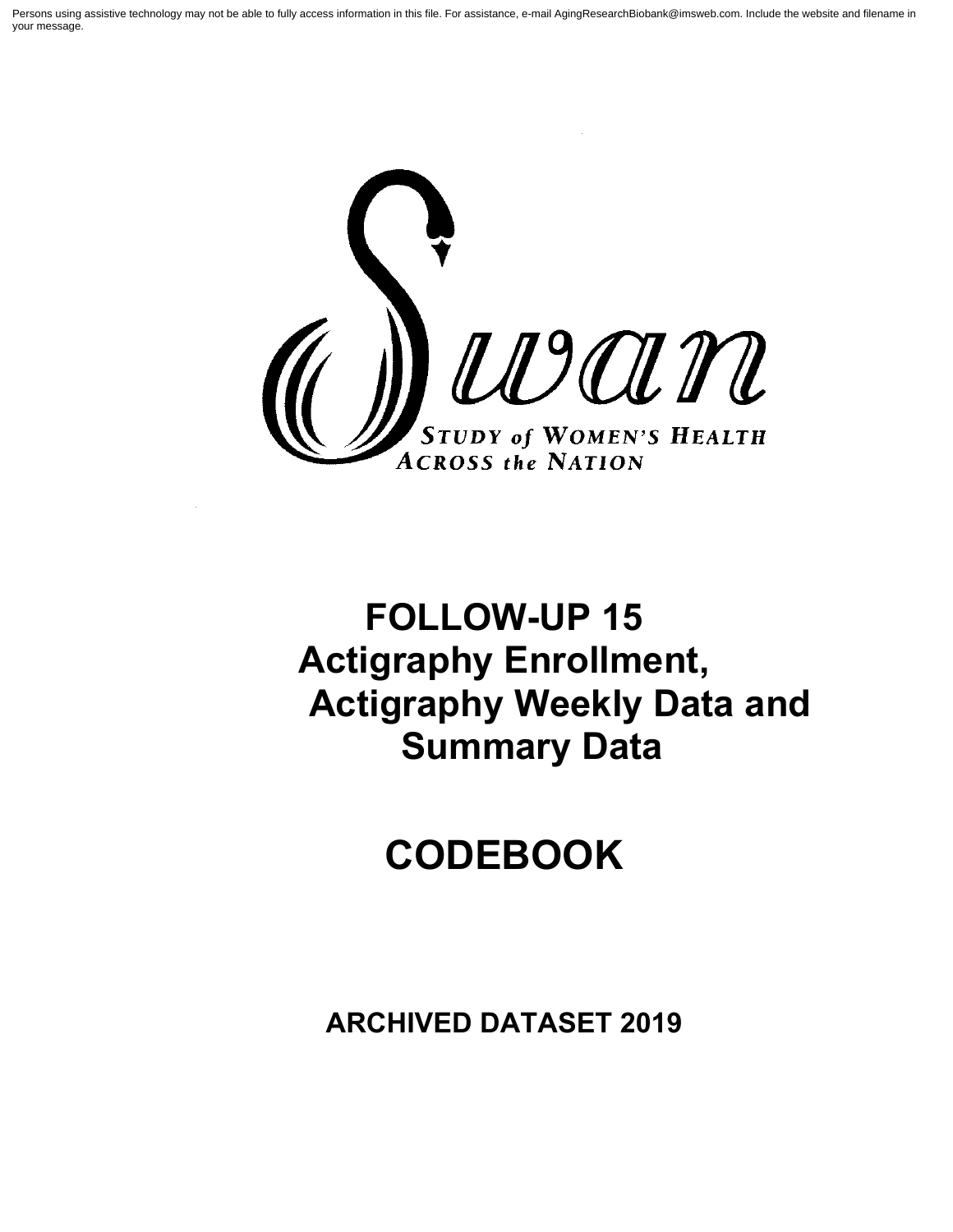## **PAGE INTENTIONALLY BLANK**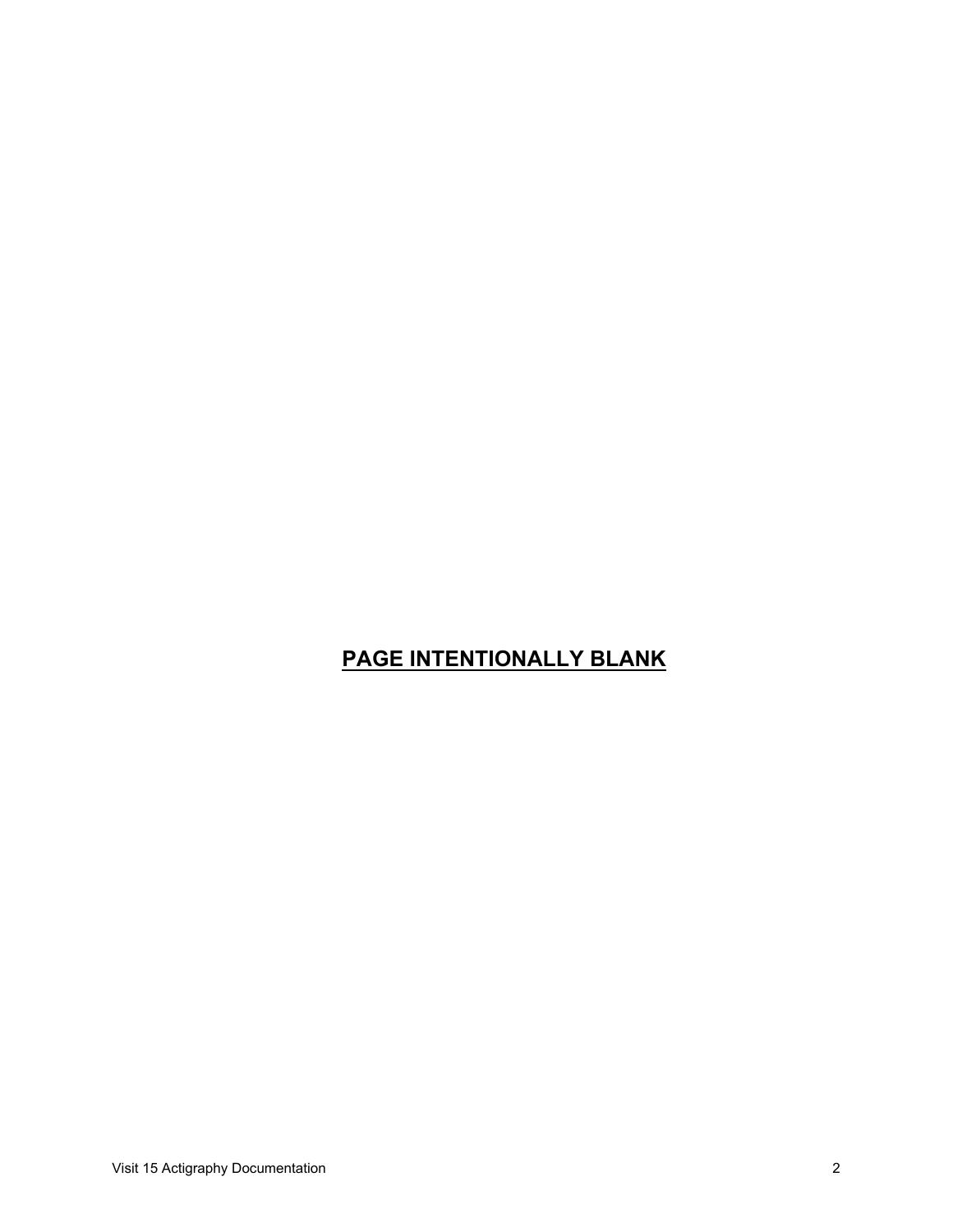## **TABLE OF CONTENTS**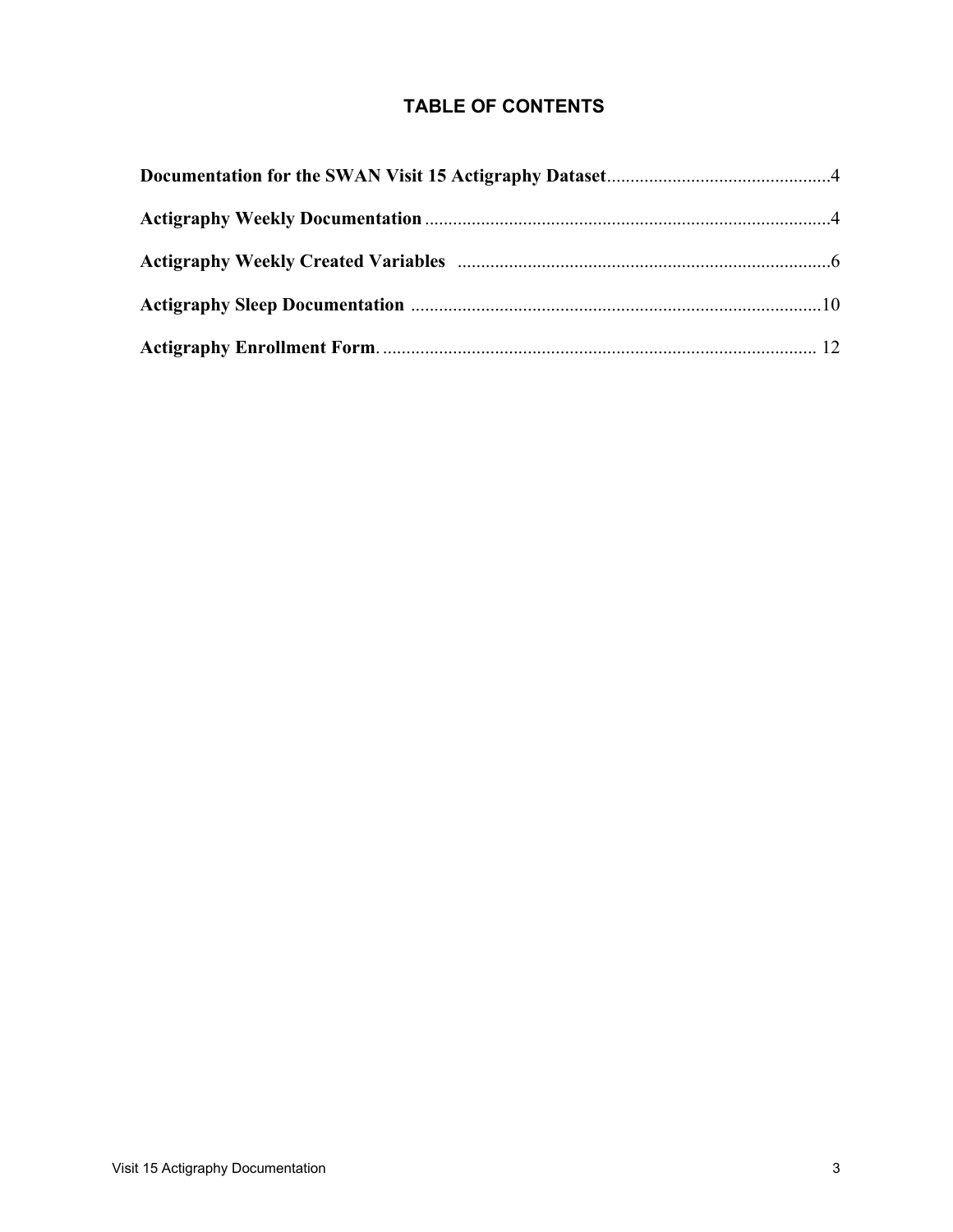#### **General Documentation for the Public-Use SWAN Follow-up 15 Actigraphy Data**

#### *1. Who is included in the public use dataset:*

The dataset contains Follow-up visit 15 actigraphy information for the subset of the original cohort still participating in the SWAN longitudinal study from the seven clinical sites. The sites include Boston, MA, Pittsburgh, PA, Oakland and Los Angeles, CA, Detroit, MI, Newark, NJ, and Chicago, IL.

#### *2. How this codebook is constructed:*

Women were approached and asked if they would be willing to wear an Actiwatch sleep monitor and an Actigraph WGT3X waist-worn activity monitor as part of the Actigraphy protocol at SWAN Visit 15. A copy of the enrollment form is attached. The questionnaire includes the variables available for public use next to the question in bold red uppercase underlined letters. Those variables not available for public use have a # before the variable and are in blue. Any special notes are indicated with footnotes at the bottom of the page.

The assigned participant ID has been replaced with a randomly generated ARCHID in order to protect participant privacy. The *baseline* interview date is denoted as day 0 and is used as the basis for all other dates. All other questionnaires or data collected that have a date attached have been converted to the number of days from the baseline interview. For example, if the Visit 15 Self-Administered Questionnaire Part A was collected 15 years after the baseline interview, the day for the Self-Administered Part A would be day 3,650 and the Baseline Interview would be day 0.

A list of created variables for the activity and sleep data is also provided.

#### *3. Missing data coding:*

Original missing codes (-1: not applicable, -7: refused, -8: don't know, -9: missing) have been recoded to SAS missing codes (B: not applicable, .D: refused, .C: don't know, and .A: missing).

#### *4. Ways this data can be used and additional notes*

#### **Follow-up 15 Actigraphy Weekly data**

The weekly physical activity data was gathered from the ActiGraph wGT3X-BT Accelerometer waist monitor worn by a subset of SWAN women at visit 15 for 10 hours for at least four days.

The weekly data set has a single observation from each ID summarizing her activity over the period that she wore the monitor (NOTE: this is NOT standardized to a week for each woman. The data may be from more or less than 7 davs – see the variable FULLDAY S15 for the number of days a woman wore the waist monitor).

#### *Description of Actigraphy activity data collection & processing*

**Sample selection:** Women were asked during in-person SWAN visits if they would be willing to wear the waistworn physical activity monitor in addition to a wrist-worn sleep monitor. Each site was asked to recruit an equal amount of white and ethnic minority women, prioritizing women who participated in the original SWAN Ancillary sleep study.

**Accelerometer protocol:** Accelerometer data was collected over an 8-day period for each woman participating in the protocol. Women were instructed to wear an ActiGraph wGT3X-BT Accelerometer waist monitor during hours she was awake, removing it to shower and swim. She also filled out a diary each day to record when she put the monitor on and removed it. After 8 days of wear, she was instructed to mail the monitor and the Physical Activity Diary back to the SWAN study site in a pre-addressed, pre-stamped envelope.

When the monitors were returned to the sites, participant data was downloaded using ActiLife6 software. The downloaded files are then sent to the Coordinating Center for file reintegration and data reduction and processing.

**Data processing:** Using the Actilife6 software, files were reintegrated from raw data, collected at 40 Hz each second, to 60 second intervals (epochs). The reintegrated files were then processed through an R package called "PhysicalActivity" that includes an algorithm called the Choi Algorithm to detect and remove periods of non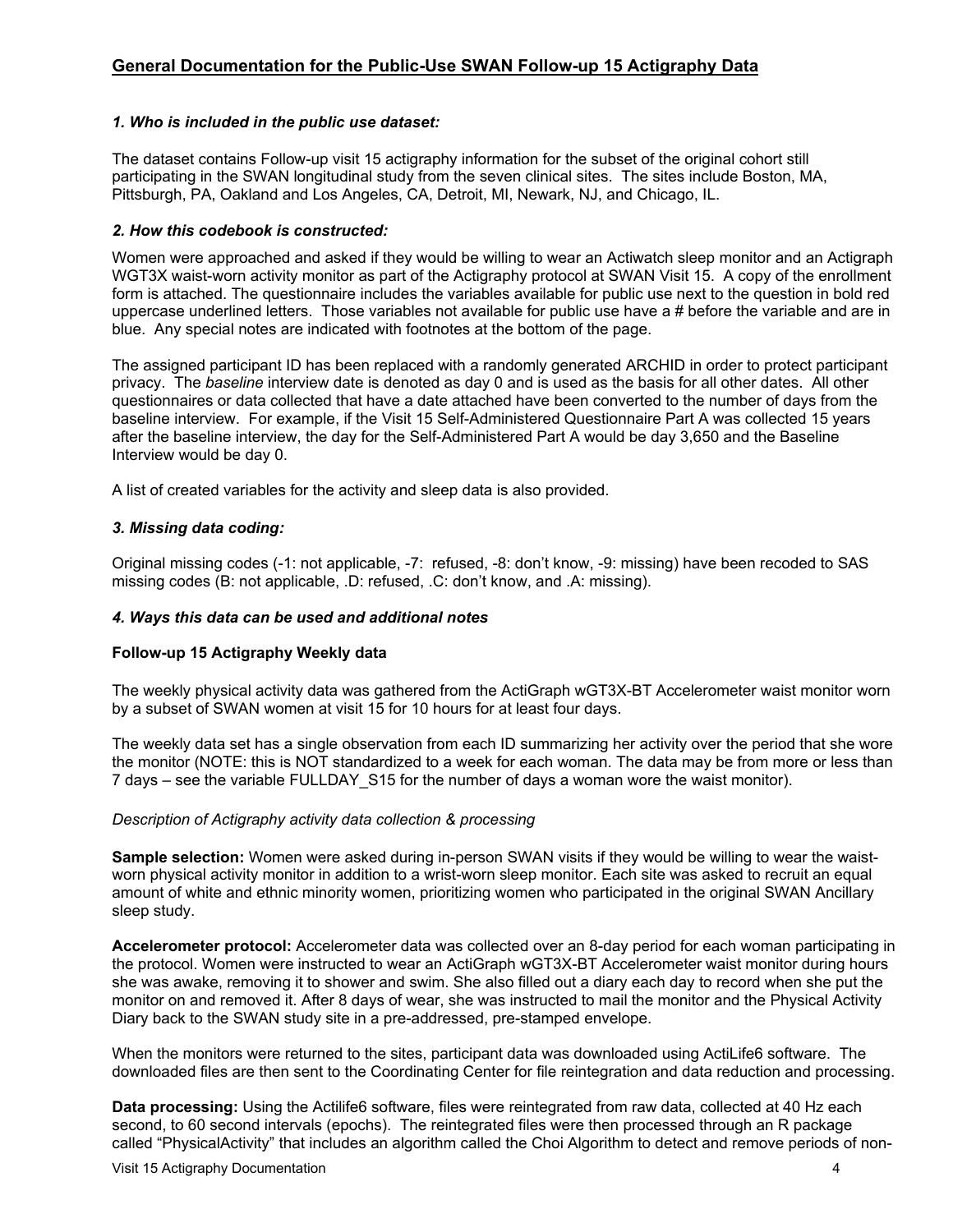wear of the accelerometer<sup>1</sup>. The days that a woman reported starting and stopping wearing then monitor from the Physical Activity Diary were also used to estimate wear time, per recommendations from Keadle et al<sup>2</sup>.

Once the non-wear periods were removed, daily summary estimates of sedentary time and physical activity were calculated and weekly summary estimates of sedentary time and physical activity are calculated for participants with at least 4 valid days of 10 or more hours of wear time.

Raw data from accelerometers were read in one minute "epochs," each of which has a three-dimensional numerical value of the intensity of movement (i.e., accelerometer count) a woman was doing during that minute. To estimate the time spent sedentary and in light-, moderate-, and vigorous- intensity physical activity, established accelerometer count cut-point threshold values are applied. For SWAN, three commonly used count cut-point threshold strategies were selected for use with the vertical axis count data, only, including NHANES $3$ , Freedson<sup>4</sup>, and Matthews<sup>5</sup> cut-points. All variable names using the NHANES cut-point thresholds begin with the prefix "n". Similarly, the prefix "f" and "m" are used to denote estimates using the Freedson and Matthews cutpoints, respectively.

In addition to data output from the vertical axis, the vector magnitude (vm) estimates are also included. Vector magnitude is the square root of the sum of squares of each axis of data. To operationalize the triaxial count data into time spent sedentary and in light-, moderate-, and vigorous intensity physical activity, Evenson cutpoints<sup>6</sup> were used. All variable names using triaxial data are begin with a "vm\_" prefix.

In addition to the accumulated number of minutes spent per day in moderate to vigorous intensity physical activity, the frequency and duration of "bouts" of MVPA accumulated for at least 8 out of 10 consecutive minutes were calculated<sup>7</sup>.

**Post-processing modifications:** After the data were processed by the R code, several flags were added and some values were set to missing.

#### **Created flag variables:**

- **GE10DAY\_FLG15** = Flag for if a woman wore the monitor for *more* than 10 days
- **AWAKE1815** = women wore the monitor for more than 18 hours *on average*

<sup>1</sup> <https://cran.r-project.org/web/packages/PhysicalActivity/index.html>

<sup>&</sup>lt;sup>2</sup> Keadle SK, Shiroma EJ, Freedson PS, Lee IM. Impact of accelerometer data processing decisions on the sample size, wear time and physical activity level of a large cohort study. BMC Public Health. 2014 Nov 24;14:1210. doi:10.1186/1471-2458-14- 1210.

<sup>3</sup> Troiano RP, Berrigan D, Dodd KW, Mâsse LC, Tilert T, McDowell M. Physical activity in the United States measured by accelerometer. Med Sci Sports Exerc. 2008 Jan;40(1):181-8. PubMed PMID: 18091006.

<sup>4</sup> Freedson PS, Melanson E, Sirard J. Calibration of the Computer Science and Applications, Inc. accelerometer. Med Sci Sports Exerc. 1998 May;30(5):777-81. PubMed PMID: 9588623.

<sup>5</sup> Matthew CE. Calibration of accelerometer output for adults. Med Sci Sports Exerc. 2005 Nov;37(11 Suppl):S512-22. Review. PubMed PMID: 16294114.

<sup>6</sup> Evenson KR, Wen F, Herring AH, Di C, LaMonte MJ, Tinker LF, Lee IM, Rillamas-Sun E, LaCroix AZ, Buchner DM. Calibrating physical activity intensity for hip-worn accelerometry in women age 60 to 91 years: The Women's Health Initiative OPACH Calibration Study. Prev Med Rep. 2015;2:750-756. PubMed PMID: 26527313; PubMed Central PMCID: PMC4625400.

 $7$  Troiano RP, Berrigan D, Dodd KW, Mâsse LC, Tilert T, McDowell M. Physical activity in the United States measured by accelerometer. Med Sci Sports Exerc. 2008 Jan;40(1):181-8. PubMed PMID: 18091006.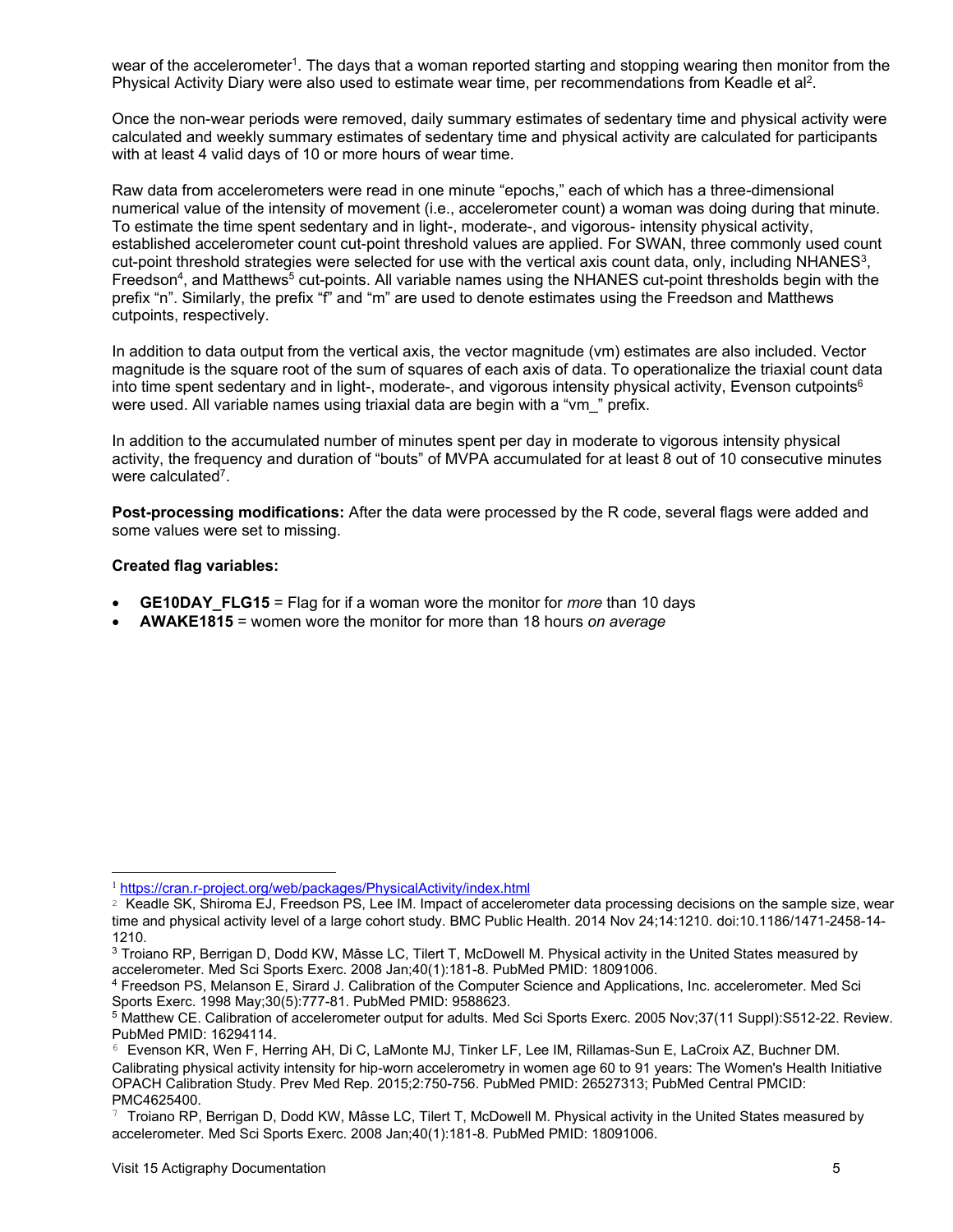## **Actigraphy Weekly Created Variables**

## *NHANES Cut points:*

| Variable                       | Label                                                                                                                  |
|--------------------------------|------------------------------------------------------------------------------------------------------------------------|
| <b>INACTIVE M15</b>            | Mean daily number of sedentary minutes (minutes with count<100)                                                        |
| NLIGHT M15                     | Mean daily Light Intensity - NHANES(min/d 100-2019 ct)                                                                 |
| NMODERATE M15                  | Mean daily Moderate Intensity - NHANES(min/d 2020-5998 ct)                                                             |
| NMVPA_M15                      | Mean daily MVPA - NHANES(min/d >=2020 ct)                                                                              |
| NVIGOROUS M15                  | Mean daily Vigorous Intensity - NHANES(min/d >=5999 ct)                                                                |
| NMODERATE S15                  | Total number of minutes over all days with valid wear data spent in Moderate<br>Intensity - NHANES(min/d 2020-5998 ct) |
| NMVPA S15                      | Total number of minutes over all days with valid wear data spent in MVPA -<br>$NHANES(min/d \ge 2020 ct)$              |
| NVIGOROUS S15                  | Total number of minutes over all days with valid wear data spent in Vigorous<br>Intensity - NHANES(min/d >=5999 ct)    |
| BOUTS_DUR_NMVPA_M15            | Mean daily MVPA bout duration - NHANES (min/d >=2020 ct, 8 of 10<br>minutes)                                           |
| <b>BOUTS NMVPA M15</b>         | Mean daily MVPA bout frequency - NHANES (min/d >=2020 ct, 8 of 10<br>minutes)                                          |
| <b>BOUTS DUR NVIGOROUS M15</b> | Mean daily Vigorous Intensity bout duration - NHANES (min/d >=5999 ct, 8 of<br>10 minutes)                             |
| <b>BOUTS NVIGOROUS M15</b>     | Mean daily Vigorous Intensity bout frequency - NHANES (min/d >=5999 ct, 8<br>of 10 minutes)                            |

## *Freedson cut points:*

| Variable                   | Label                                                                                                                     |
|----------------------------|---------------------------------------------------------------------------------------------------------------------------|
| <b>INACTIVE M15</b>        | Mean daily number of sedentary minutes (minutes with count<100)                                                           |
| FLIGHT_M15                 | Mean daily Light Intensity - Freedson (min/d 100-1951 ct)                                                                 |
| FMODERATE M15              | Mean daily Moderate Intensity - Freedson (min/d 1952-5724)                                                                |
| FMVPA M15                  | Mean daily MVPA - Freedson (min/d $\ge$ = 1952 ct)                                                                        |
| <b>FVIGOROUS M15</b>       | Mean daily Vigorous Intensity - Freedson (min/d >= 5725 ct)                                                               |
| FMVPA_S15                  | Total number of minutes over all days with valid wear data spent in MVPA -<br>Freedson (min/d $>= 1952$ ct)               |
| <b>FMODERATE S15</b>       | Total number of minutes over all days with valid wear data spent in Moderate<br>Intensity - Freedson (min/d 1952-5724)    |
| FVIGOROUS S15              | Total number of minutes over all days with valid wear data spent in Vigorous<br>Intensity - Freedson (min/d $>= 5725$ ct) |
| BOUTS_DUR_FMVPA_M15        | Mean daily MVPA bout duration - Freedson (min/d $\ge$ =1952 ct, 8 of 10 minutes)                                          |
| BOUTS_FMVPA_M15            | Mean daily MVPA bout frequency - Freedson (min/d >=1952 ct, 8 of 10<br>minutes)                                           |
| BOUTS DUR FVIGOROUS M15    | Mean daily Vigorous Intensity bout duration - Freedson (min/d >=5725 ct, 8 of<br>10 minutes)                              |
| <b>BOUTS FVIGOROUS M15</b> | Mean daily Vigorous Intensity bout frequency - Freedson (min/d >=5725 ct, 8<br>of 10 minutes)                             |

## *Matthews cut points:*

| Variable               | Label                                                           |
|------------------------|-----------------------------------------------------------------|
| INACTIVE M15           | Mean daily number of sedentary minutes (minutes with count<100) |
| <b>VMSEDENTARY M15</b> | Mean daily Sedentary - VM (min/d 0-75)                          |
| <b>VMLLIGHT M15</b>    | Mean daily "Low-Light" Intensity - VM (min/d 76-903)            |
| <b>VMHLIGHT M15</b>    | Mean daily "High-Light" Intensity - VM (min/d 904-2075)         |

Visit 15 Actigraphy Documentation 6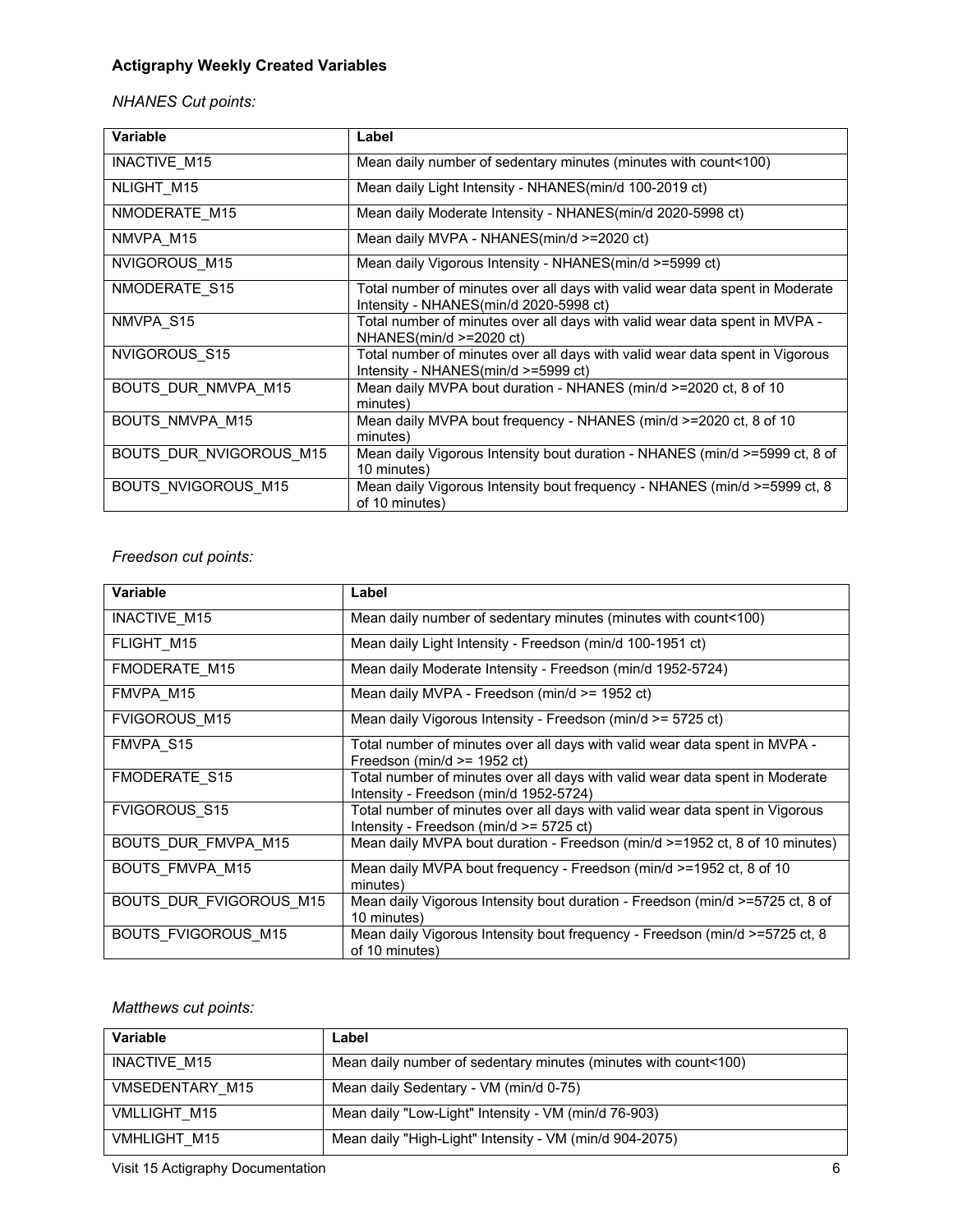| Variable                | Label                                                                                                          |
|-------------------------|----------------------------------------------------------------------------------------------------------------|
| VMMVPA M15              | Mean daily MVPA - VM (min/d $>= 2075$ ct)                                                                      |
| VMMVPA S15              | Total number of minutes over all days with valid wear data spent in MVPA - VM<br>$(min/D \ge 2020 \text{ ct})$ |
| <b>BOUTS VMMVPA M15</b> | Mean daily MVPA Intensity bout frequency - VM (min/d >=2075 ct, 8 of 10<br>minutes)                            |
| BOUTS DUR VMMVPA M15    | Mean daily MVPA Intensity bout duration - VM (min/d >=2075 ct, 8 of 10 minutes)                                |

### *Vector Magnitude cut points:*

| Variable             | Label                                                                                                          |
|----------------------|----------------------------------------------------------------------------------------------------------------|
| VMSEDENTARY M15      | Mean daily Sedentary - VM (min/d 0-75)                                                                         |
| VMLLIGHT_M15         | Mean daily "Low-Light" Intensity - VM (min/d 76-903)                                                           |
| VMHLIGHT_M15         | Mean daily "High-Light" Intensity - VM (min/d 904-2075)                                                        |
| VMMVPA M15           | Mean daily MVPA - VM ( $min/d \ge 2075$ ct)                                                                    |
| VMMVPA S15           | Total number of minutes over all days with valid wear data spent in MVPA - VM<br>$(min/D \ge 2020 \text{ ct})$ |
| BOUTS VMMVPA M15     | Mean daily MVPA Intensity bout frequency - VM (min/d >=2075 ct, 8 of 10<br>minutes)                            |
| BOUTS DUR VMMVPA M15 | Mean daily MVPA Intensity bout duration - VM (min/d >=2075 ct, 8 of 10 minutes)                                |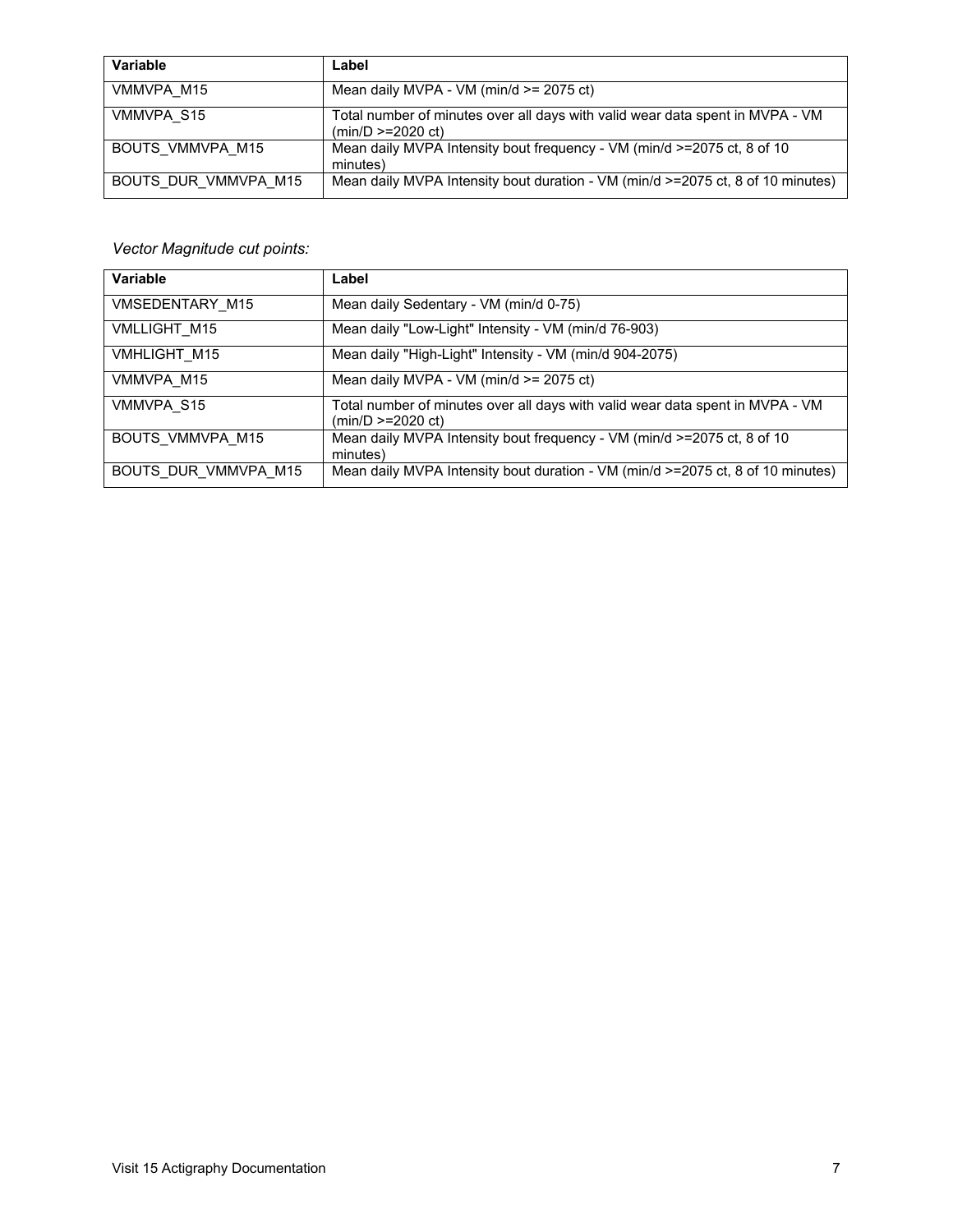| Variable                       | Label                                                                                                                   |
|--------------------------------|-------------------------------------------------------------------------------------------------------------------------|
| ACTIVE_M15                     | Mean daily active time (minutes with count≥100)                                                                         |
| AWAKE1815                      | Had an average wear time >18 hours per day                                                                              |
| BOUTS_DUR_FMVPA_M15            | Mean daily MVPA bout duration - Freedson (min/d >=1952 ct, 8 of 10 minutes)                                             |
| <b>BOUTS DUR FVIGOROUS M15</b> | Mean daily Vigorous Intensity bout duration - Freedson (min/d >=5725 ct, 8 of 10 minutes)                               |
| <b>BOUTS DUR MMVPA1 M15</b>    | Mean daily MVPA1 bout duration - Matthews (min/d >=760 ct, 8 of 10 minutes)                                             |
| BOUTS_DUR_MMVPA2_M15           | Mean daily MVPA2 bout duration - Matthews (min/d >=1952 ct, 8 of 10 minutes)                                            |
| BOUTS_DUR_MVIGOROUS_M15        | Mean daily Vigorous Intensity bout duration - Matthews (min/d>=5725 ct, 8 of 10 minutes)                                |
| BOUTS_DUR_NMVPA_M15            | Mean daily MVPA bout duration - NHANES (min/d >=2020 ct, 8 of 10 minutes)                                               |
| BOUTS_DUR_NVIGOROUS_M15        | Mean daily Vigorous Intensity bout duration - NHANES (min/d >=5999 ct, 8 of 10 minutes)                                 |
| BOUTS_DUR_VMMVPA_M15           | Mean daily MVPA Intensity bout duration - VM (min/d >=2075 ct, 8 of 10 minutes)                                         |
| <b>BOUTS_FMVPA_M15</b>         | Mean daily MVPA bout frequency - Freedson (min/d >=1952 ct, 8 of 10 minutes)                                            |
| BOUTS_FVIGOROUS_M15            | Mean daily Vigorous Intensity bout frequency - Freedson (min/d >=5725 ct, 8 of 10 minutes)                              |
| BOUTS_MMVPA1_M15               | Mean daily MVPA1 bout frequency - Matthews (min/d >= 760 ct, 8 of 10 minutes)                                           |
| BOUTS_MMVPA2_M15               | Mean daily MVPA2 bout frequency - Matthews (min/d >=1952 ct, 8 of 10 minutes)                                           |
| <b>BOUTS_MVIGOROUS_M15</b>     | Mean daily Vigorous Intensity bout frequency - Matthews (min/d>=5725 ct, 8 of 10 minutes)                               |
| BOUTS_NMVPA_M15                | Mean daily MVPA bout frequency - NHANES (min/d >=2020 ct, 8 of 10 minutes)                                              |
| <b>BOUTS_NVIGOROUS_M15</b>     | Mean daily Vigorous Intensity bout frequency - NHANES (min/d >=5999 ct, 8 of 10 minutes)                                |
| BOUTS_VMMVPA_M15               | Mean daily MVPA Intensity bout frequency - VM (min/d >=2075 ct, 8 of 10 minutes)                                        |
| BREAKS2 M15                    | mean daily number of inactive-to-active transitions per inactive hour                                                   |
| BREAKS_M15                     | mean daily number of transitions from active-to-inactive                                                                |
| FLIGHT_M15                     | Mean daily Light Intensity - Freedson (min/d 100-1951 ct)                                                               |
| FMODERATE_M15                  | Mean daily Moderate Intensity - Freedson (min/d 1952-5724)                                                              |
| FMODERATE S15                  | Total number of minutes over all days with valid wear data spent in Moderate Intensity - Freedson (min/d 1952-5724)     |
| FMVPA_M15                      | Mean daily MVPA - Freedson (min/d >= 1952 ct)                                                                           |
| FMVPA_S15                      | Total number of minutes over all days with valid wear data spent in MVPA - Freedson (min/d >= 1952 ct)                  |
| FULLDAY_S15                    | total number of days with valid wear data (monitor was on for whole day, wear time was at least 10 hours)               |
| FVIGOROUS_M15                  | Mean daily Vigorous Intensity - Freedson (min/d >= 5725 ct)                                                             |
| FVIGOROUS_S15                  | Total number of minutes over all days with valid wear data spent in Vigorous Intensity - Freedson (min/d >= 5725 ct)    |
| GE10DAY_FLG15                  | Flag for if a participant has >=10 days of wear time (0=no, 1=yes)                                                      |
| INACTIVE_M15                   | Mean daily sedentary time (minutes with count<100)                                                                      |
| MEANCTD_M15                    | Mean daily average Accelerometer counts over all minutes where monitor worn across all days when monitor worn >10 hours |

## *Alphabetical Listing of Created Variables in the Weekly Dataset & Labels*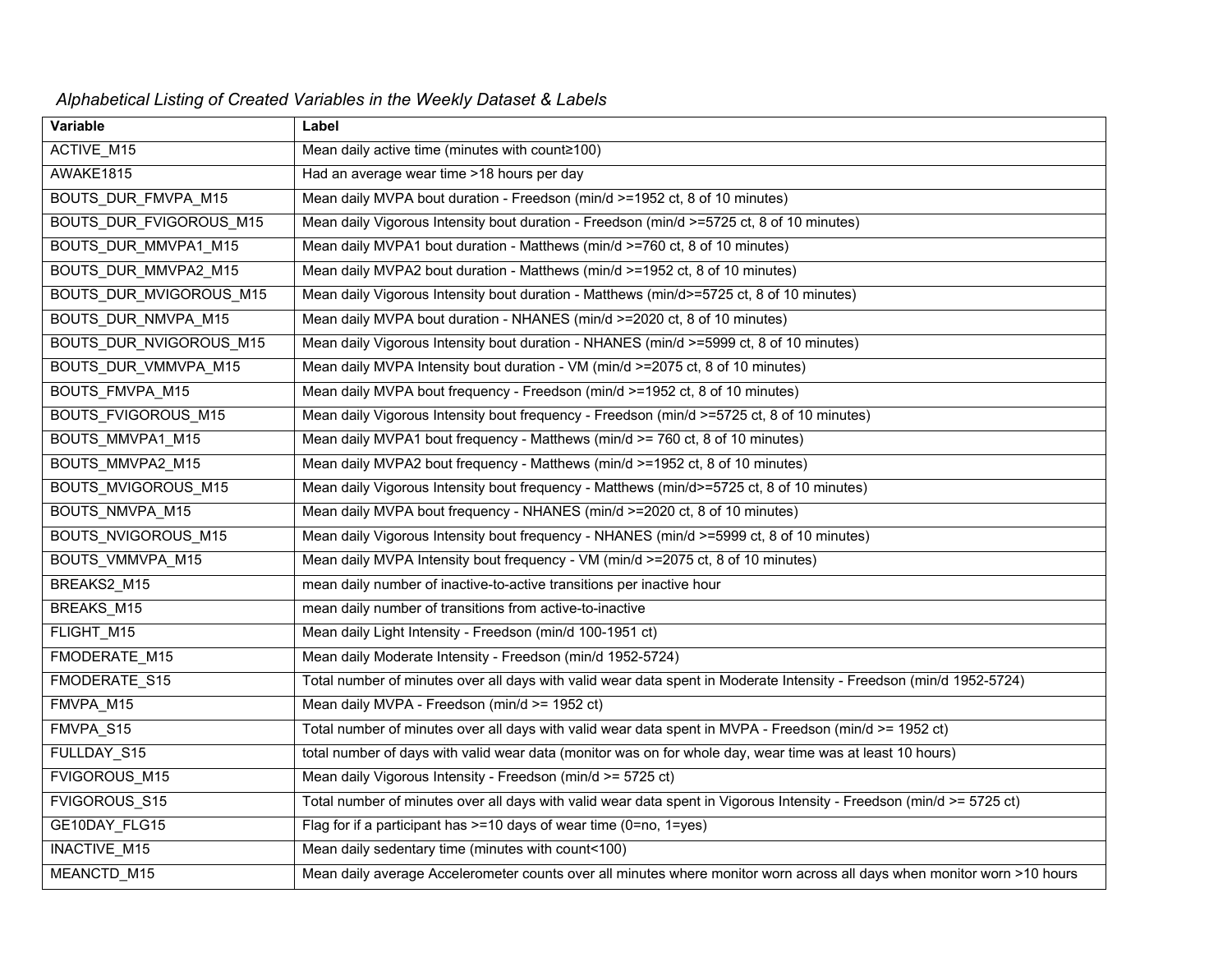| Variable          | Label                                                                                                                      |
|-------------------|----------------------------------------------------------------------------------------------------------------------------|
| MEANVM_M15        | Mean daily average Vector Magnitude counts over all minutes where monitor worn across all days when monitor worn >10 hours |
| METS_F1_M15       | mean daily METs according to the Freedson equation                                                                         |
| METS_S1_M15       | mean daily METs according to the Schwartz equation                                                                         |
| MLIGHT_M15        | Mean daily light Intensity - Matthews (min/d 100-759 ct)                                                                   |
| MMODERATE_M15     | Mean daily Moderate Intensity - Matthews (min/d 760-5724 ct)                                                               |
| MMODERATE_S15     | Total number of minutes over all days with valid wear data spent in Moderate Intensity - Matthews (min/d 760-5724 ct)      |
| MMODLIFE_M15      | Mean daily Moderate Lifestyle Intensity - Matthews (min/d 760-1951 ct)                                                     |
| MMODWALK_M15      | Mean daily Moderate Walk Intensity - Matthews (min/d 1952-5724 ct)                                                         |
| MMVPA1_M15        | Mean daily MVPA1 - Matthews (min/d >=760 ct)                                                                               |
| MMVPA1_S15        | Total number of minutes over all days with valid wear data spent in MVPA1 - Matthews (min/d >=760 ct)                      |
| MMVPA2_M15        | Mean daily MVPA2 - Matthews (min/d >=1952 ct)                                                                              |
| MMVPA2_S15        | Total number of minutes over all days with valid wear data spent in MVPA12- Matthews (min/d >=1952 ct)                     |
| MVIGOROUS_M15     | Mean daily Vigorous Intensity - Matthews (min/d >=5725 ct)                                                                 |
| MVIGOROUS_S15     | Total number of minutes over all days with valid wear data spent in Vigorous Intensity - Matthews (min/d >=5725 ct)        |
| NLIGHT_M15        | Mean daily Light Intensity - NHANES(min/d 100-2019 ct)                                                                     |
| NMODERATE_M15     | Mean daily Moderate Intensity - NHANES(min/d 2020-5998 ct)                                                                 |
| NMODERATE_S15     | Total number of minutes over all days with valid wear data spent in Moderate Intensity - NHANES(min/d 2020-5998 ct)        |
| NMVPA_M15         | Mean daily MVPA - NHANES(min/d >=2020 ct)                                                                                  |
| NMVPA_S15         | Total number of minutes over all days with valid wear data spent in MVPA - NHANES(min/d >=2020 ct)                         |
| NVIGOROUS_M15     | Mean daily Vigorous Intensity - NHANES(min/d >=5999 ct)                                                                    |
| NVIGOROUS_S15     | Total number of minutes over all days with valid wear data spent in Vigorous Intensity - NHANES(min/d >=5999 ct)           |
| NW_PERIODS_M15    | Mean number of nonwear periods per day                                                                                     |
| <b>OBSMIN M15</b> | Mean daily wear time (min/day)                                                                                             |
| TOTCTD_M15        | Mean daily Total Accelerometer counts over all minutes where monitor worn across all days when monitor worn >10 hours      |
| TOTVM M15         | Mean daily Total Vector Magnitude counts over all minutes where monitor worn across all days when monitor worn >10 hours   |
| VMHLIGHT_M15      | Mean daily "High-Light" Intensity - VM (min/d 904-2075)                                                                    |
| VMLLIGHT_M15      | Mean daily "Low-Light" Intensity - VM (min/d 76-903)                                                                       |
| VMMVPA M15        | Mean daily MVPA - VM (min/d >= 2075 ct)                                                                                    |
| VMMVPA_S15        | Total number of minutes over all days with valid wear data spent in MVPA - VM (min/D >=2020 ct)                            |
| VMSEDENTARY_M15   | Mean daily Sedentary - VM (min/d 0-75)                                                                                     |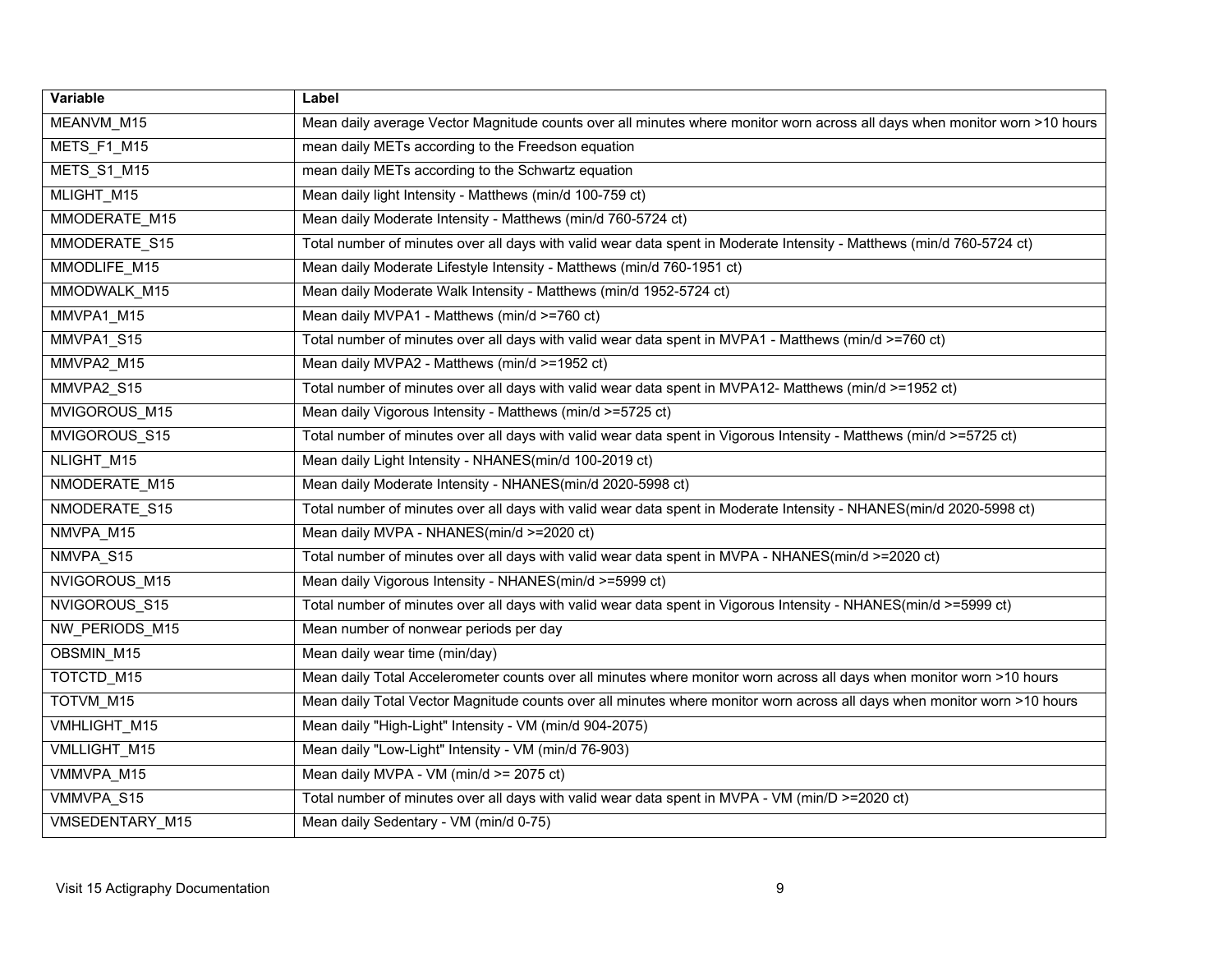#### **Actigraphy Sleep Summary Data**

The sleep data was gathered using the Actiwatch sleep monitor worn by a subset of SWAN women at visit 15

#### *Created Sleep Variables*

- **COUNT15** (Total # of Valid Nights): Number of valid nights used for calculating average values, created by the available sleep records of each participant across the observational period.
- o **TST\_M15 and TST\_SD15** (Mean and Standard Deviation of Total Sleep Time): Total Sleep Time is calculated by the total number of epochs between start time and end time of given interval scored as SLEEP multiplied by the Epoch Length in minutes (default is one minute epochs). The mean and standard deviation were then created.
- o **TRP\_M15 and TRP\_SD15** (Mean and Standard Deviation of Total Time in Bed): Total Time in Bed is calculate by the start and end time of the given rest interval. The mean and standard deviation then created.
- o **MFI\_M15 and MFI\_SD15** (Mean and Standard Deviation of Movement and Fragmentation Index): Movement and Fragmentation Index is a composite measure of sum of two percentages and was calculated based on immobile and mobile values. The mean and standard deviation of were then created.
- o **SOL\_M15 and SOL\_SD15** (Mean and Standard Deviation of Sleep Onset Latency): Sleep Onset Latency is the time elapsed between the start time of the given rest interval and the following sleep start time, in minutes. The mean and standard deviation were then created.
- o **SE\_M15 and SE\_SD15** (Mean and Standard Deviation of Sleep Efficiency): Sleep Efficiency is the percentage of scored total sleep time to the rest interval duration minus the total sleep time for the given rest interval. The mean and standard deviation were then created.
- o **SM\_M15 and SM\_SD15** (Mean and Standard Deviation of Sleep Maintenance): Sleep Maintenance is the percentage of total sleep time to the time in minutes between sleep start and sleep end for the Sleep Interval. The mean and standard deviation were then created.
- o **WASO\_M15 and WASO\_SD15** (Mean and Standard Deviation of Wake after Sleep Onset): Wake after Sleep Onset is the total number of epochs between the start time and the end time of the given sleep Interval scored as WAKE by the software multiplied by the epoch length in minutes. The mean and standard deviation were then created.

#### *Description of Actigraphy sleep data collection & processing*

Participants wore the actigraphy device (AW-2 Philips Respironics) continuously on their non-dominant wrist, for a mean of "x" days. Participants were instructed to press the event-marker when they went to bed to sleep and when they got out of bed to start the day. The AW-2 accelerometer was set at 0.05 g for 3 to 11 Hz. The analog signal was digitized by the digital integration method. The wake threshold was set at 40 counts per minute. Data was sampled in one-minute epochs and analyzed with the sleep detection algorithm by Actiware 5.0.9 software (Philips Respironics).

Actigraphy records were given an initial quality check on receipt to the Department of Sleep and Chronobiology in Pittsburgh. The initial review determined if the recording encountered any issues, such as watch failure, initialization and/or download error furthermore a minimum of 3 nights of continuous actigraphy recording was required for further analysis. Notations on each record were taken and included information on the number of naps indicated in the diary, if the Actiwatch was removed on any given night, if the participant's overall rest/active pattern was consistent or varied. Notes were also taken if any given nap was indicated in the diary but corresponding actigraphy data did not score any sleep during that time-period. It was also noted if the eventmarkers were used as instructed or if the rest intervals were set using the diary times. A data field indicating the source of the rest interval is included in the final dataset.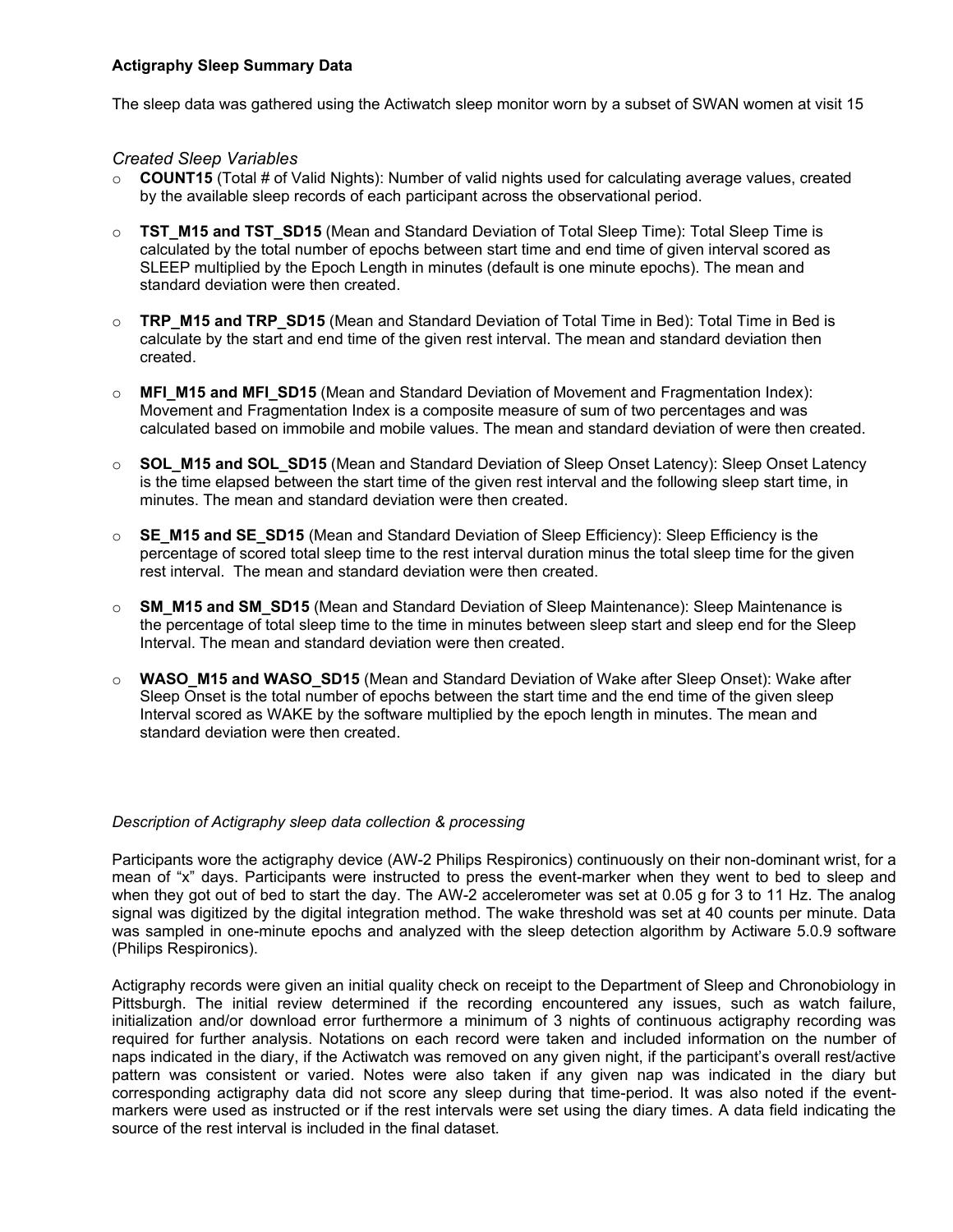All records were scored with the diary "in-hand". The diary was reviewed for nap times and information on any watch removal times. Rest intervals were set using the event-marker as a first choice where possible. Many of the participants used the event-marker as instructed. If no event-markers were present or were used in a sporadic manner the diary times of "I tried to go to sleep" and "I got out of bed" were used to set the rest interval. There were participants that did not complete and/or return a diary to their site. In these cases, automated scoring was used and indicated in the record.

In cases where the participant indicated a nap that preceded or proceeded her primary rest interval by less than 30 minutes the nap time was incorporated into the primary rest interval. There were a few occasions where daytime naps were indicated in the actigraphy record by event-markers but not indicated in the diary. These naps were scored using the event-markers.

An emphasis was placed on ensuring a record of actigraphy for each corresponding diary record. In cases where the participant removed the watch during a primary rest period a rest interval was set and the data subsequently exported. These individual nights of actigraphy rest/sleep were then given a "Bad" use code in the dataset and a comment, "Watch removed". This was done to keep confusion down for investigators using both the actigraphy and diary datasets. Investigators will expect 7 nights of actigraphy and corresponding diary data, if the number of expected records do not match, the explanation is available.

The data file was cleaned of any non-data records prior to import into SQL. Non-data records were usually found at the beginning and end of an actigraphy record. These would include periods of time where the participant had not yet put the device on her wrist and periods of time from the end of the study until download of the data record on site.

A front-end Access database, with SQL Server back-end, was developed by the actigraphy experts at the Sleep and Chronobiology Center. The imported data file was then run through a series of SQL views. At this stage of data cleaning, two monitor screens are used, one where the actigraphy records are viewed and one where the corresponding data record is viewed. One SQL view was developed to tease out the nap records, once identified in the data and then confirmed by view of the actogram, the interval identification was changed to "nap". This allows all rest and sleep periods to be easily separated for analyses. SQL views were also run to confirm any outlying data values in the variables of Bedtime, Waketime, Sleep Onset Latency, Total Sleep Time, Total Wake Time, Interval duration, Fragmentation Index and Percent Invalid data.

The final cleaned data files were then exported sent to the Coordinating Center via Secure Shell Protocol. Data queries were run on each rest/sleep interval, to test for inconsistencies, outliers, and missing records. Inquiries were sent back to the Pittsburgh site for review. Each record was reviewed using the actogram and any needed value, scoring, or comment changes were made. The files were then sent back for further review. This process continued until no results appeared in their queries.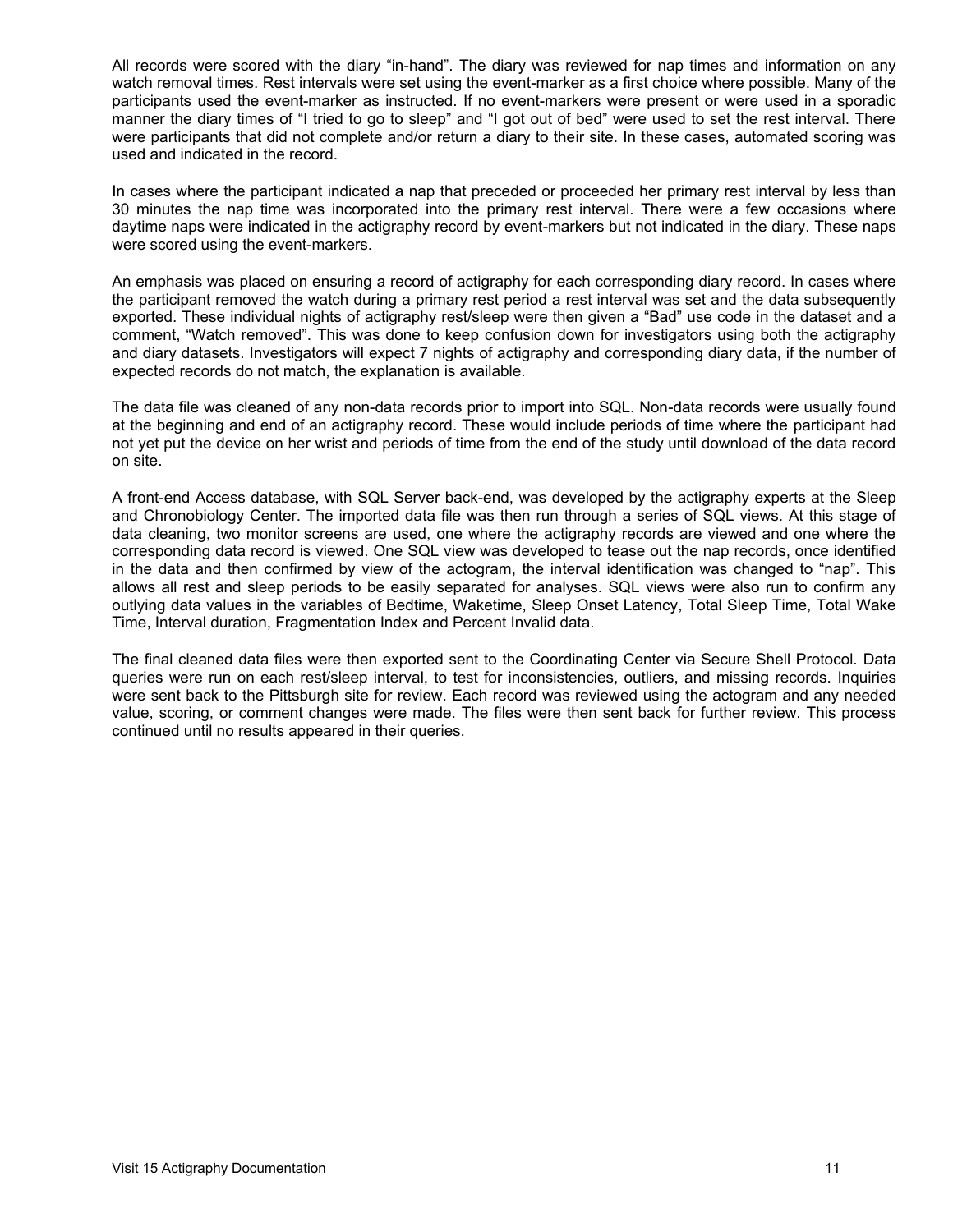## ACTIGRAPHY ENROLLMENT FORM

*Study of Women's Health Across the Nation* 

## **SECTION A. GENERAL INFORMATION**

|            | A1. RESPONDENT ID:                                                                                     | AFFIX ID LABEL HERE                                                                                                                                       | <b>ARCHID</b>                                                              |
|------------|--------------------------------------------------------------------------------------------------------|-----------------------------------------------------------------------------------------------------------------------------------------------------------|----------------------------------------------------------------------------|
| A2.        | SWAN STUDY VISIT #                                                                                     | 15                                                                                                                                                        | <b>VISIT</b>                                                               |
| A3.        | <b>FORM VERSION:</b>                                                                                   | 02/27/2015                                                                                                                                                | #FORM V                                                                    |
| A4.<br>A5. | DATE FORM COMPLETED:<br><b>INTERVIEWER'S INITIALS:</b>                                                 | $\frac{1}{M}$ $\frac{1}{M}$ $\frac{1}{D}$ $\frac{1}{D}$ $\frac{1}{N}$ $\frac{1}{N}$ $\frac{1}{N}$ $\frac{1}{N}$ $\frac{1}{N}$ $\frac{1}{N}$ $\frac{1}{N}$ | DCOMPDAY <sup>t</sup><br>#INITS                                            |
| A6.        | <b>RESPONDENT'S DOB:</b>                                                                               | $\frac{1}{M}$ $\frac{1}{M}$ $\frac{1}{D}$ $\frac{1}{D}$ $\frac{1}{Y}$ $\frac{9}{Y}$ $\frac{1}{Y}$ $\frac{9}{Y}$                                           | #DOB                                                                       |
|            |                                                                                                        | <b>VERIFY WITH RESPONDENT</b>                                                                                                                             |                                                                            |
|            | A.7. DID THE PARTICIPANT AGREE TO WEAR BOTH DEVICES?<br>A7.1 REASON WHY THE PARITICIPANT DID NOT AGREE |                                                                                                                                                           | <b>WEARBOTH15</b>                                                          |
|            |                                                                                                        | NOT APPROACHED/DID NOT ATTEND IN PERSON VISIT  1                                                                                                          | <b>#NOTAGREE15</b><br><b>END</b>                                           |
|            |                                                                                                        | NOT APPROACHED/NO ACTIWATCH OR WGT3X AVAILABLE  3                                                                                                         | <b>END</b><br><b>END</b><br><b>END</b><br><b>END</b><br><b>END</b><br>A7.2 |

<sup>~</sup> A randomly generated ID will be provided that is different from the original ID

**†** This date is given in days since the initial baseline interview, which is day zero.